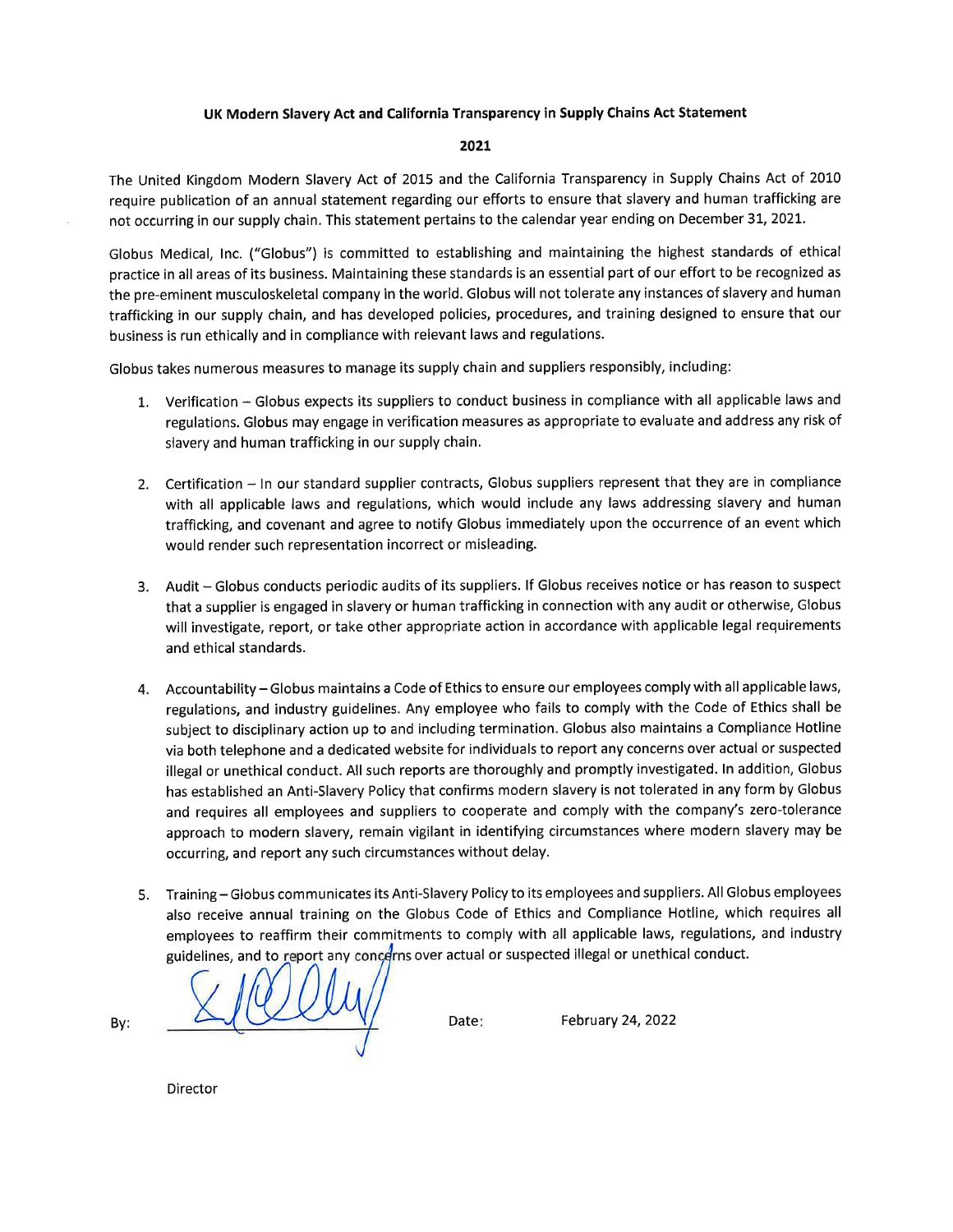

Globus Medical, Inc. ("Globus") is committed to establishing and maintaining the highest standards of ethical practice in all areas of its business. In accordance with this commitment, Globus has developed policies, procedures, and training designed to ensure that our business is run ethically and in compliance with relevant laws and regulations.

# **1.0 Purpose and Scope**

This policy addresses measures Globus takes to ensure that modern slavery is not occurring in our business and within our supply chains.

# **2.0 Responsibility**

While all Globus employees are responsible for compliance with this policy, Globus's legal department has overall responsibility for implementing this policy, monitoring its effectiveness, responding to any queries, and ensuring this policy complies with our legal and ethical obligations.

# **3.0 Definition of Modern Slavery**

Modern slavery is defined as the recruitment, movement, harboring or receiving of individuals through the use of force, coercion, abuse of vulnerability, deception, or other means for the purpose of exploitation. It takes various forms, including slavery, servitude, forced or compulsory labor, and human trafficking. Modern slavery is a crime and a violation of fundamental human rights, and is not tolerated in any form by Globus. If a Globus employee has any questions over whether a particular circumstance constitutes modern slavery, that employee must raise that question with the legal department or submit it through the Compliance Hotline for evaluation.

# **4.0 Policy**

Globus expects each and every employee to cooperate and comply with the company's zerotolerance approach to modern slavery, remain vigilant in identifying circumstances where modern slavery might be occurring, report any such circumstances to senior management in full and without delay (or alternatively report any such circumstances to the Compliance Hotline at www.globusmedical.ethicspoint.com), and avoid any activity that might violate or suggest a violation of this policy. Any reports regarding actual or possible violations of this policy will be investigated immediately and thoroughly.

Globus further expects all of its third party supply chain and any individual or company working for us or on our behalf in any capacity to follow this policy. In our standard supplier contracts, Globus suppliers represent that they conduct business in compliance with all applicable laws and